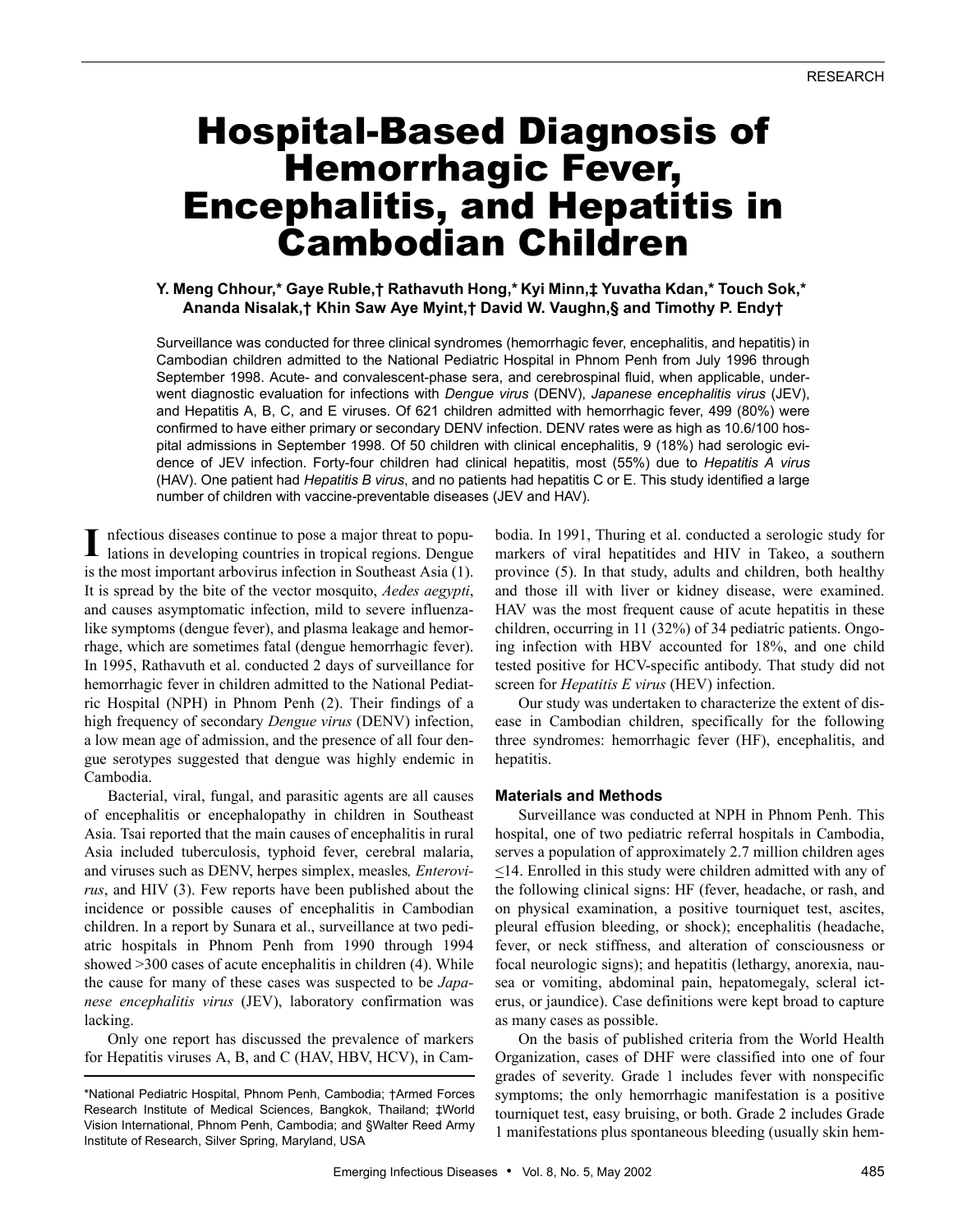## RESEARCH

orrhages). Grade 3 includes circulatory failure (rapid, weak pulse, hypotension) and cold, clammy skin. Grade 4 is manifested by profound shock with undetectable blood pressure or pulse. The last two grades are considered to be dengue shock syndrome (DSS).

Sera were collected on the day of admission, at the time of discharge, and, in some cases, on follow-up exam. However, due to the nature of the population, a follow-up visit was not always possible, and therefore diagnosis relied on only an admission and discharge sample. Sera were stored at -70°C until transported to the Armed Forces Research Institute of Medical Sciences in Bangkok, Thailand, on dry ice. Clinical criteria for admission diagnosis directed the subsequent diagnostic workup. All DHF and encephalitis cases were tested for both JEV and DENV. Sera were tested for immunoglobulin (Ig) G and IgM antibody against DENV and JEV by use of an antibody-capture enzyme-linked immunoassay (EIA) and previously published criteria of acute and primary or secondary dengue (6). Virus isolation was attempted with acute-phase serum specimens, as previously described (7).

Sera were screened for IgM antibody to HAV, IgM antibody to hepatitis B core antigen (HbcAg), hepatitis B surface antigen (HbsAg), and total Ig to HCV by using commercially available kits (HAVAB-EIA, Corzyme-M, AUZYME Monoclonal, and HCV EIA Third Generation; Abbott Laboratories, Abbott Park, IL). Assays were performed as recommended by the manufacturer.

All samples were tested for total Ig and IgM to HEV by an indirect second-generation EIA developed at the Department of Virus Diseases, Walter Reed Army Institute of Research. The assay quantifies total Ig and IgM reactive with recombinant HEV capsid protein expressed using a baculovirus system expressed in U/mL (8). To control interassay variation, all specimens were tested in duplicate wells, with all specimens from a single patient tested together on the same plate. A patient was considered to have HEV infection if there was virologic (HEV RNA positive) or serologic (IgM >100 U/mL, total Ig >500 U/mL) evidence of acute infection.

#### **Statistics**

All statistical procedures were performed by using SPSS for Windows, Version 10.0 (SPSS Inc., Chicago, IL). Fisher's exact test (two-tailed) was used to determine significant difference in the number of boys with encephalitis and diagnosed as having JEV compared with girls with the same syndrome and final diagnosis.

#### **Results**

Figure 1 shows the rates of HF, encephalitis, and hepatitis per 100 hospital admissions, by month and year. From July 1996 through September 1998**,** 621 children were admitted with a diagnosis of HF (Table 1). Of those, 495 were confirmed to have a secondary DENV infection by serologic tests; 14 had primary dengue. Figure 2 illustrates the number of con-



Figure 1. Admission rates by disease syndrome and month, National Pediatric Hospital, 1996-1998.' \*Rates are given as number of cases per 100 hospital admissions.

firmed DENV patients compared with the total number of patients with HF.

The severity of DHF can be classified into four grades based on two pathophysiologic findings: hemorrhage and shock. In this study, 41 of the 509 total confirmed dengue patients had DHF Grade 1; 145 patients had DHF Grade 2; 180 patients had DHF Grade 3; and 29 patients had DHF Grade 4.

Of the 75 samples tested, 22 were polymerase chain reaction (PCR)-positive for virus. DENV-2 was isolated from 14 samples, DENV-3 from seven samples, and DENV-4 from one sample. All three serotypes were found in children living in Phnom Penh. DENV-2 and -3 were found in Kampong Speu

| Table 1. Characteristics of pediatric patients with clinical hemorrhagic<br>fever, encephalitis, or hepatitis, National Pediatric Hospital, Phnom<br>Penh, Cambodia, July 1996-September 1998 <sup>a</sup> |                       |       |              |                                          |                 |  |  |  |  |  |
|------------------------------------------------------------------------------------------------------------------------------------------------------------------------------------------------------------|-----------------------|-------|--------------|------------------------------------------|-----------------|--|--|--|--|--|
| Syndrome                                                                                                                                                                                                   | Total no.<br>of cases | Males | Females      | Outcome                                  |                 |  |  |  |  |  |
| Total<br>hemorrhagic fever                                                                                                                                                                                 | 621                   | 288   | 332          | 7 yrs<br>$(5 \text{ mo-}15 \text{ yrs})$ | 11 <sup>b</sup> |  |  |  |  |  |
| Secondary<br>dengue                                                                                                                                                                                        | 495                   | 222   | 272          | 7 yrs<br>$(8 \text{ mo-}15 \text{ yrs})$ | 4 <sup>b</sup>  |  |  |  |  |  |
| Primary dengue                                                                                                                                                                                             | 14                    | 8     | 6            | 4 yrs<br>$(5 \text{ mo-}9 \text{ yrs})$  |                 |  |  |  |  |  |
| Total encephalitis                                                                                                                                                                                         | 50                    | 15    | 35           | 4 yrs<br>$(3 \text{ mo-}14 \text{ yrs})$ | 17 <sup>b</sup> |  |  |  |  |  |
|                                                                                                                                                                                                            |                       |       |              |                                          | $12^{\circ}$    |  |  |  |  |  |
| JE                                                                                                                                                                                                         | 9                     | 6     | 3            | 6 yrs<br>$(3-10 \text{ yrs})$            | 2 <sup>b</sup>  |  |  |  |  |  |
|                                                                                                                                                                                                            |                       |       |              |                                          | $2^{\rm c}$     |  |  |  |  |  |
| Total hepatitis                                                                                                                                                                                            | 44                    | 21    | 23           | 6 yrs<br>$(2 \text{ mo-14 yrs})$         |                 |  |  |  |  |  |
| Hepatitis A                                                                                                                                                                                                | 24                    | 12    | 12           | 5 yrs<br>$(2 \text{ mo-}9 \text{ yrs})$  |                 |  |  |  |  |  |
| Hepatitis B                                                                                                                                                                                                | 1                     | 1     | $\mathbf{0}$ | $10$ yrs                                 |                 |  |  |  |  |  |

<sup>a</sup>Total number of hospital admissions during this period was 16,492 children. b<sub>Deaths</sub>.

c Disabled.

JE, Japanese encephalitis; —, all recovered.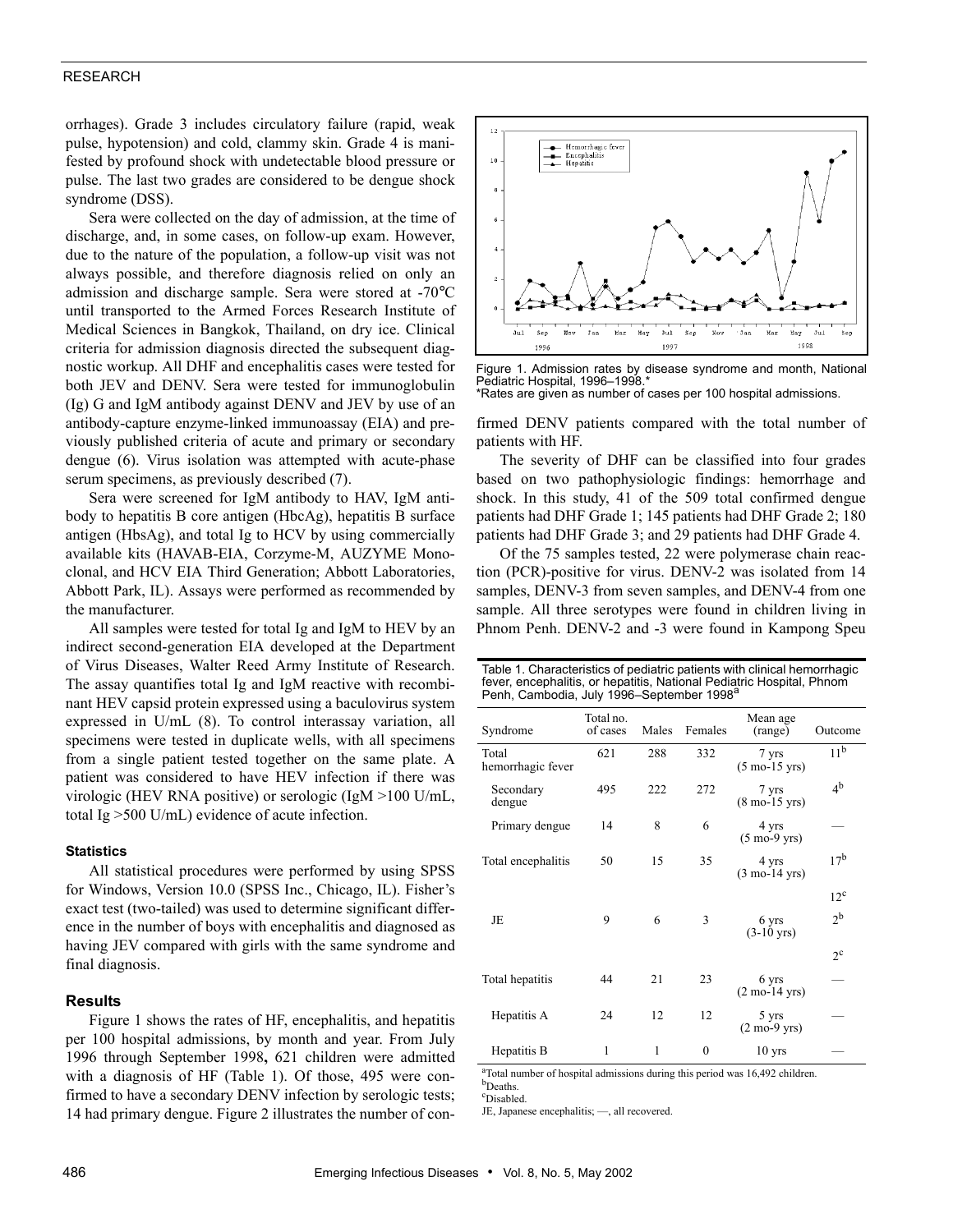

Figure 2. Cases of hemorrhagic fever (HF), secondary and primary dengue, National Pediatric Hospital, 1996–1998



Figure 3. Total number of cases of encephalitis versus Japanese encephalitis, National Pediatric Hospital, 1996–1998.

and Kampong Cham. The other provinces appeared to have only one circulating dengue serotype, based on the small number of positive samples.

During this same period, 50 children were admitted to NPH with a diagnosis of encephalitis; 9 (18%) were due to JEV (Table 1) and 2 to acute secondary dengue infection. There was no evidence of concurrent infections. Figure 3 illustrates the number of cases of JEV, by month and year, compared with the total encephalitis cases. While over twice as many girls as boys had this syndrome, significantly more boys were diagnosed with JEV infection (p=0.015). The final outcome for children seen at NPH with encephalitis was poor: death or disability occurred in 29 (58%) of the children.

Forty-four children were admitted with a diagnosis of hepatitis. Twenty-four cases were confirmed to be due to acute HAV infection on the basis of elevated HAV IgM antibodies (Table 1). One patient had serologic evidence of acute hepatitis B, and no serologic evidence for HCV or HEV infections. Figure 4 illustrates the number of HAV patients compared with the total number of patients admitted to NPH with a clinical diagnosis of hepatitis. Of the 24 children hospitalized with hepatitis A, 17 (71%) had onset in July, August, and September. Most children admitted to NPH came from Phnom Penh (339 patients) or its adjacent province, Kandal (146 patients).

Table 2 shows the distribution of inpatients by province and syndrome on admission.

## **Discussion**

This surveillance was undertaken to characterize the extent of disease in Cambodian children with respect to three specific syndromes: hemorrhagic fever, encephalitis, and hepatitis. To our knowledge, this is the first such study conducted in Cambodia. As in other Southeast Asian countries, DHF accounted for a large percentage of hospitalizations and deaths of Cambodian children. Dengue was confirmed in 82% of children admitted to NPH with symptoms that suggested dengue fever. Serologic results for the remaining 112 HF cases suggested DENV infection in most instances, but lack of a convalescentphase sample prevented definitive diagnosis. DHF has been reported as a leading cause of hospitalization and death of children throughout Asia in 1998 (9). Our surveillance shows that in August and September 1998, the hospitalization rate for children with HF exceeded 10 per 100 hospital admissions.

Similarly, Japanese encephalitis has been reported to occur in nearly every country in Asia (10). While the disease is presumed to be endemic in Cambodia, no laboratory-confirmed data on disease frequency have been published until now. During this 2-year study, 18% of children admitted to NPH with encephalitis had JEV infection. Similar to reports elsewhere (11), more cases of JEV infection occurred in boys than in girls (six versus three, respectively). Transmission of disease is usually seasonal, from late summer to early fall. In our study, 67% of cases were reported from May to October; the remainder occurred in January or February.

HAV infection is highly endemic in developing countries that lack adequate clean water and have poor sanitary conditions (12). According to the 1998 Cambodian General Population Census, only 29% of the population has access to safe water (range 23.7%-60.3%) (13). In poorer countries, most children develop antibodies to HAV by age 10. A seroprevalence study conducted on 200 healthy Cambodian children from 1990 through 1991 showed that 97% were positive for anti-HAV IgG by 15 years of age (5). While hepatitis A is



Figure 4. Total number of cases of hepatitis versus hepatitis A, National Pediatric Hospital, 1996–1998.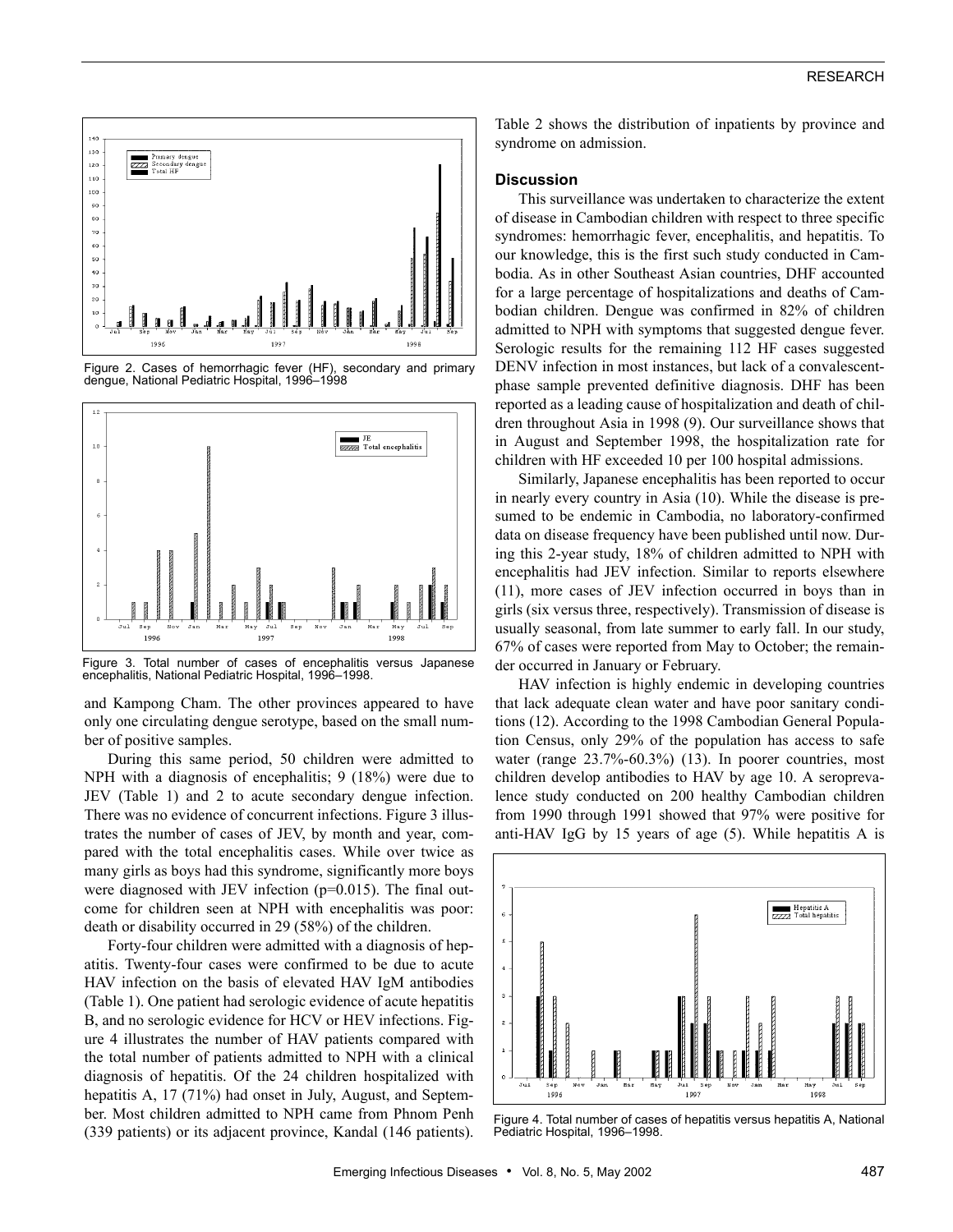## RESEARCH

|                         | No. $(\%)$ of patients by province |          |              |              |       |           |          |  |  |  |
|-------------------------|------------------------------------|----------|--------------|--------------|-------|-----------|----------|--|--|--|
| Syndrome upon admission | Phnom Penh                         | Kandal   | Kampong Speu | Kampong Cham | Takeo | Prey Veng | Total    |  |  |  |
| Hemorrhagic fever       | 309(50)                            | 116 (19) | 9(3)         | 40(6)        | 20(3) |           | 494 (81) |  |  |  |
| Encephalitis            | 15(30)                             | 15(30)   | 8 (16)       |              | 5(11) |           | 43 (87)  |  |  |  |
| Hepatitis               | 15 (34)                            | 15 (34)  | 3(7)         | 3(7)         |       | 5(11)     | 41 (93)  |  |  |  |
| Total                   | 339                                | 146      | 20           | 43           | 25    |           |          |  |  |  |

Table 2. Distribution of inpatients by most widely represented provinces, National Pediatric Hospital, Cambodia

largely considered a subclinical infection in children in Thuring's study, it accounted for 32% of acute hepatitis in hospitalized children in our study; hepatitis A accounted for 55% of the pediatric patients hospitalized with suspected hepatitis.

One (2%) of 44 children showed evidence of ongoing HBV infection. This contrasts with Thuring's earlier study, in which 18% of children with acute hepatitis were actively infected with HBV (HbsAg positive). However, similar to Thuring's study, we saw no evidence of HCV in this population.

No indication of acute hepatitis E was found in our study, nor did any of the children admitted to NPH with hepatitis have evidence of prior exposure to HEV. Similar to hepatitis A, hepatitis E is common in countries that lack adequate clean water and in which general sanitation is poor. In Southeast Asia, epidemics of HEV have been reported in Myanmar, Vietnam, and Indonesia (14). In most disease-endemic areas, up to 5% of the children are positive for anti-HEV antibodies. While clinical attack rates of hepatitis E are reported to be highest in young adults (15-40 years), a recent report from India noted anti-HEV antibodies in  $>60\%$  of children  $<$ 5 years old (15). Cambodia is surrounded by countries (except Thailand) that are endemic for HEV; therefore, the total lack of anti-HEV IgG in this Cambodian population was unexpected.

Currently, Cambodian children are given BCG, polio, diphtheria-tetanus-pertussis, and measles vaccines, although coverage varies throughout the country. Instituting childhood HAV immunizations could benefit countries that have shown a decrease in age-related HAV seroprevalence concomitant with improved socioeconomic development (16,17). While the seroprevalence for HAV in Thuring's 1991 study approached 100% in children by age 15, no HAV seroprevalence data have been gathered since then. Further studies are warranted to determine if additional vaccines, such as those for HAV and JEV, should be added to the nation's immunization program.

### **Acknowledgments**

We thank the laboratory technicians in the Department of Virology, Arbovirology and Hepatitis Sections, Armed Forces Research Institute of Medical Sciences, and the nurses and staff at the National Pediatric Hospital for their technical support. We also thank Panpaka Supakalin for statistical support.

Funding for this project was provided by World Vision and the United States Army Medical Research and Materiel Command.

Dr. Y. Meng Chhour is a staff member of the National Pediatric Hospital in Phnom Penh, Cambodia, and of the Ministry of Health, Cambodia. His research interests include the epidemiology of infectious diseases endemic to Cambodia and occurring in the pediatric population.

#### **References**

- 1. Lam SK. Emerging infectious diseases—Southeast Asia. Emerg Infect Dis 1998;4:145-7.
- 2. Rathavuth H, Vaughn DW, Minn K, Nimmannitya S, Nisalak A, Raengsakulrach B, et al. Hemorrhagic fever in Cambodia is caused by dengue viruses: evidence for transmission of all four serotypes. Southeast Asian J Trop Med Public Health 1997;28:120-5.
- 3. Tsai TF. Japanese encephalitis. In: Feigin R, Cherry J, editors. Textbook of pediatric infectious diseases. 4th ed. Philadelphia: W.B. Saunders Company; 1998; p. 1993-2001.
- 4. Sunnara Y, Touch S. Japanese encephalitis in the Kingdom of Cambodia. In: Rojanasuphot S, Tsai T, editors. Southeast Asian J Trop Med Public Health 1995;26(Suppl 3):22-3.
- 5. Thuring EG, Joller-Jemelka HI, Sareth H, Sokhan U, Reth C, Grob P. Prevalence of markers for hepatitis viruses A, B, C and of HIV in healthy individuals and patients of a Cambodian province. Southeast Asian J Trop Med Public Health 1993;24:239-49.
- 6. Innis BL, Nisalak A, Nimmannitya S, Kusalerdchariya S, Chonoswasdi V, Suntayakorn S, et al. An enzyme-linked immunosorbent assay to characterize dengue infections where dengue and Japanese encephalitis cocirculate. Am J Trop Med 1989;40:418-27.
- 7. Vaughn DW, Green S, Kalayanarooj S, Innis BL, Nimmannitya S, Suntayakorn S, et al. Dengue in the early febrile phase: viremia and antibody responses. J Infect Dis 1997;176:322-30.
- 8. Innis BL, Seriwatana J, Robinson RA, Shrestha MP, Yarbough PO, Longer CF, et al. Quantitation of immunoglobulin to hepatitis E virus by enzyme immunoassay. J Clin Diagn Immunol. In press.
- 9. Gubler DJ, Meltzer M. Impact of dengue/dengue hemorrhagic fever on the developing world. Adv Virus Res 1999;53:35-70.
- 10. Cherry JD, Shields WD. Encephalitis and meningoencephalitis. In: Feigin R, Cherry J, editors. Textbook of pediatric infectious diseases. 4th ed. Philadelphia: W.B. Saunders Company; 1998. p. 457-68.
- 11. Tsai TF, Nadhirat S, Rojanasuphaot S. Regional workshop on control strategies for Japanese encephalitis. Southeast Asian J Trop Med Public Health 1995;26 (Suppl. 3):1-59.
- 12. Kunasol P, Cooksley G, Chan VF, Isahak I, John J, Loleka S, et al. Hepatitis A virus: declining seroprevalence in children and adolescents in southeast Asia. Southeast Asian J Trop Med Public Health 1998;29:255-62.
- 13. National Institute of Statistics, Ministry of Planning. General population census of Cambodia 1998. Phnom Penh, Cambodia: the Institute;1999.
- 14. Corwin AL, Tien NTK, Bounlu K, Winarno J, Putri MP, Laras K, et al. The unique riverine ecology of hepatitis E virus transmission in southeast Asia. Trans R Soc Trop Med Hyg 1999;93:255-60.
- 15. Aggarwal R, Krawczynski K. Hepatitis E: an overview and recent advances in clinical and laboratory research. J Gastroenterol Hepatol 2000;15:9-20.